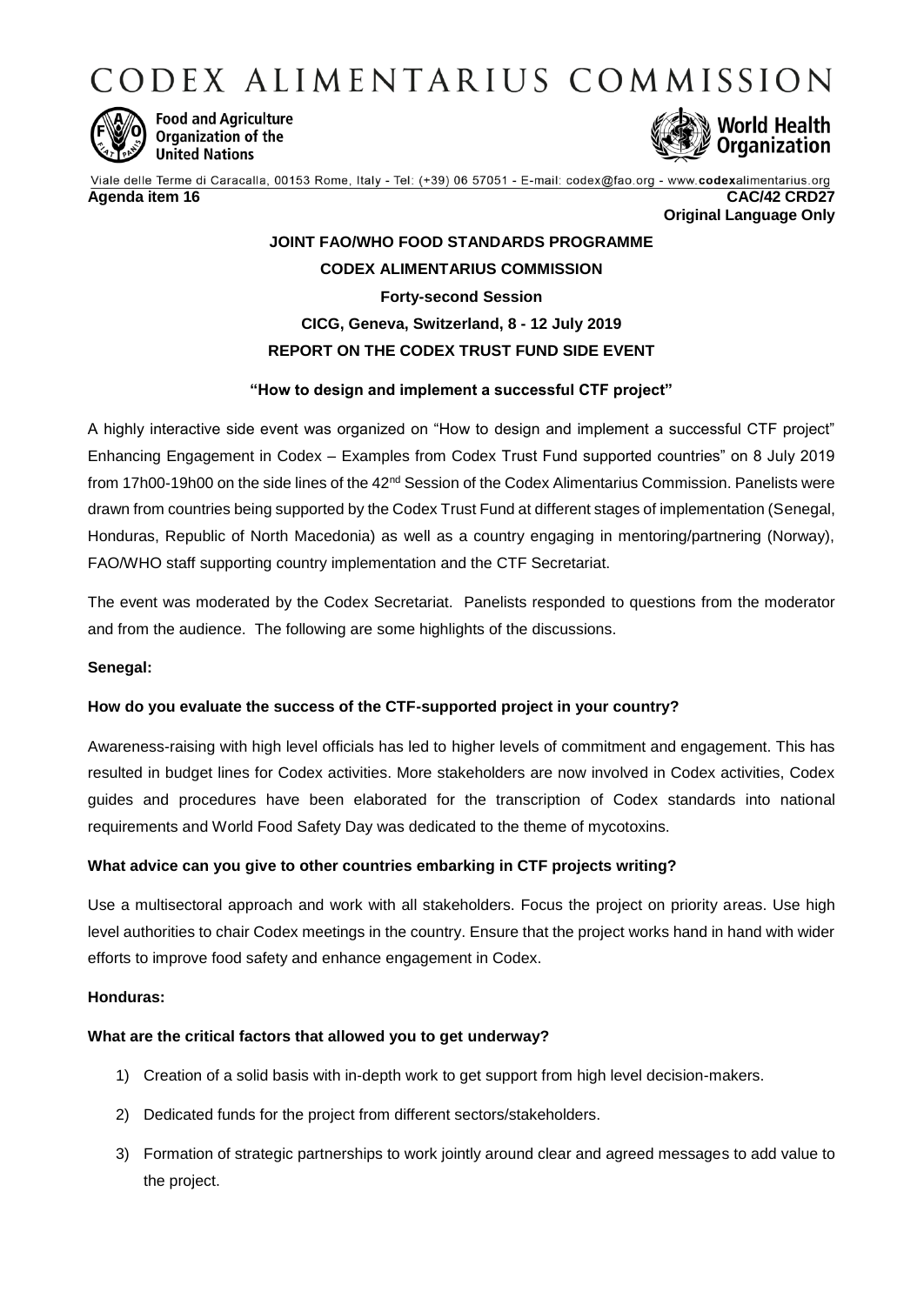### **What did you achieve in the first year of the project?**

- Got people involved, empowered them and obtained political commitment.
- Identified a clear vision of what we wanted to achieve.
- Reactivated the National Codex Committee (NCC) and held regular and frequent meetings.
- Established sub-committees of the NCC.
- Worked with eight e-working groups as a way of engaging proactively rather than reactively in Codex.
- Began work on modernizing regulations.
- Took the lead on a document up for debate in a technical committee.
- Learned from Chile how to strengthen Codex in a way that is holistic and integrated into the national food control system.
- Built a Codex "family" in the country.

#### **North Macedonia – What are your expectations for your project?**

Establish a functional national Codex structure. Improve participation and inputs to the Codex process. Become as effective as our mentoring partners Norway and Sweden.

#### **Why did you seek the collaboration with Norway-Sweden as a twinning arrangement?**

To get input from Norway on general Codex procedures, improvement of our Codex work, and from Sweden on EU procedures and legislation and Codex structure in the EU.

#### **Where would you like to be in one year's time?**

Have a functional CCP Office. Engage with relevant stakeholders for setting a common and clear Codex policy vision, objectives and priorities. Raise awareness of Codex in the country. Translate some basic materials on Codex to support better understanding of the importance of Codex.

#### **Norway:**

#### **How do you see the role of a mentor/partner in a CTF project?**

Provides an opportunity for two-way exchange where each side learns from each other.

#### **What will be your starting point for partnering/mentoring with North Macedonia?**

Working with FAO Regional Office to help prioritize where we can best assist. We can also draw on the experience of countries which have had some experience with mentoring/partnering of CTF projects.

# **FAO/WHO/CTF Secretariat - what is the role of FAO/WHO in CTF projects? What does the CTF Secretariat do?**

FAO/WHO: Regional offices provide technical assistance, monitor implementation, make linkages between project objectives and other food safety topics important for the country. Headquarters carries out assessment